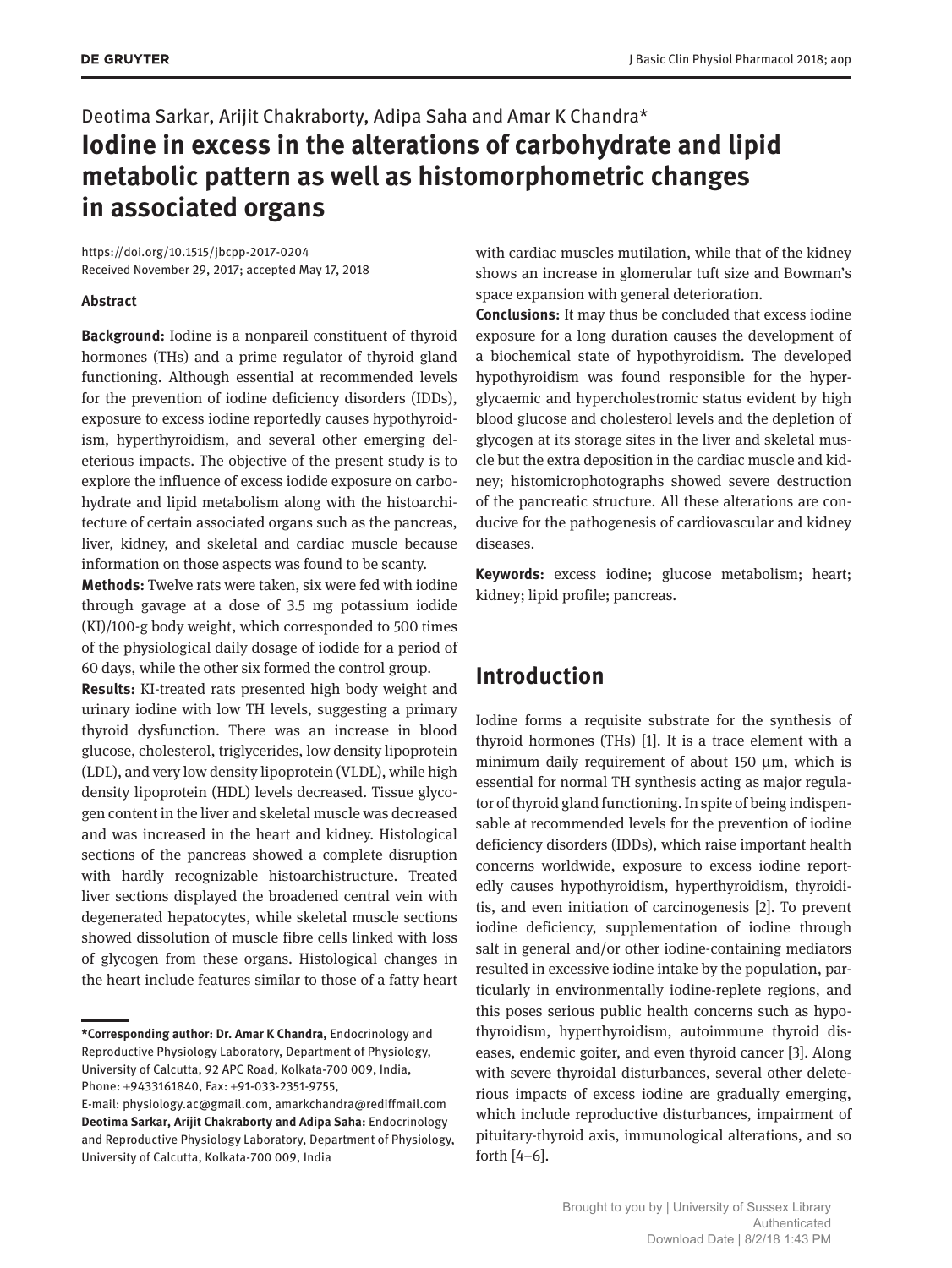It is known that TH has significant roles in regulating hepatic lipid, cholesterol, and glucose metabolism and homeostasis [7]. Existent findings suggest that clinical situations such as non-alcoholic fatty liver disease and type 2 diabetes mellitus, which are allied to dysregulated hepatic metabolism, could involve transformed intracellular TH action [7]. Moreover, TH has crucial roles in lipid metabolism and regulation of metabolic genes [8]. The role of excess iodine in modulating thyroid gland functioning is now well established, and insights into its impact on the other systems including reproduction and immunity via modulating the thyroidal axis or directly are being reported. The influence of excess iodide exposure on carbohydrate and lipid metabolism and associated organs like the liver, kidney, pancreas, and skeletal and cardiac muscle, however, is not clear from the present literary picture and was investigated in the present study.

# **Materials and methods**

### **Reagents**

Potassium iodide (KI) was procured from E-Merck, Mumbai, India. Kits were acquired from BBI solution (Cardiff, UK), MyBioSource (San Diego, CA, USA), and BioVision (CA, USA). All other reagents were procured from Sisco Research Laboratories (SRL), Mumbai, India.

#### **Maintenance of laboratory animals**

A total of 12 healthy adult (90 ± 5 days) male albino rats (*Rattus norvegicus*) of the Wistar strain weighing  $110±10$  g were utilised in this study following the protocol of the Institutional Animal Ethics Committee (IAEC), Department of Physiology, University of Calcutta. The animals were accommodated in clean polypropylene cages and sustained in an air-conditioned animal house (temperature,  $22 \pm 2^{\circ}$ C; relative humidity, 40–60%) with constant 12:12 light-to-dark cycle. All the animals were maintained on a standardized normal diet, which contained 70% wheat, 20% Bengal gram, 5% fish meal powder, 5% dry yeast powder, 0.75% refined til oil, 0.25% shark liver oil, 4% non-iodized salt, and water *ad libitum* [4]. In addition, KI at the dose of 0.007 mg/100-g body weight (bw) was provided with the above mentioned standard diet on a regular basis [9].

### **Experimental design**

A total of 12 rats were divided into two groups of six rats each. Group I was designated as the control group and fed with normal diet containing KI at the recommended daily level gavaged with sterile water to neutralise any stress impacts due to gavage feeding as compared to treated groups. Group II was designated as the treated group and were fed with iodine through gavage at a dose of 3.5 mg KI/100-g body

weight dissolved in sterile water, which corresponded to 500 times of the physiological daily dose of iodide [4]. This dose was above the tolerable level but does not cause any toxicity, as evident by the serum glutamic oxaloacetic transaminase (SGOT) and serum glutamic pyruvic transaminase (SGPT) levels noted from previous studies [4].

The treatment duration for both groups amounted to 60 days, as previous studies [4] have reported changes at such lengths of time and dose. The animals were sacrificed 24 h after the last treatment, following the institutional ethical protocols. Blood samples for assays were collected from the hepatic portal vein of rats. Plasma samples were separated by centrifugation at 2000 RPM and stored at −50 °C until assayed.

### **Body weight**

The initial body weights were noted on the first day before treatment, and the final body weight, on the day of sacrifice.

### **Estimation of SGOT and SGPT**

SGOT and SGPT were assessed using the enzymatic kit of BBI solution (Cardiff, UK) as per the manufacturer's protocol.

### **Estimation of iodine in urine and different organs**

A quantified amount of urine sample was digested in alkaline medium followed by ashing in Muffle furnace (Cheminco, India) at 600 °C, and iodine was estimated by its catalytic action on the reduction of ceric ion (Ce<sup>++</sup>) to cerous ion (Ce<sup>3+</sup>), conserving all internal quality control [10]. Tissue iodine was evaluated as per the method of Karmarkar et al. [10], with trivial adjustments.

### **Assay of serum T<sup>3</sup> and T<sup>4</sup>**

Serum total  $T_3$  and  $T_4$  were assayed using ELISA kits procured from RFCL Limited, India (Code no. HETT 0854 for T<sub>3</sub> and HETF 1208 for T<sub>4</sub>).

#### **Estimation of blood glucose level**

Blood glucose was monitored by using "glucotide whole blood glucose meters" using Accu-Chek Go (Roche) glucometer. Glucotide test strips are specific for glucose. A drop of blood from the tail vein of the rat before sacrifice was applied to the Glucotide test strip. The test reaction is based on the hexokinase method using dry reagent technology and provides a quantitative measurement of glucose in whole blood [11].

#### **Measurement of tissue glycogen levels**

Tissue glycogen from the liver, kidney, heart, and skeletal muscle was measured using a kit (Catalog K646-100) obtained from Bio-Vision, CA, USA, as per the instructions of the manufacturer.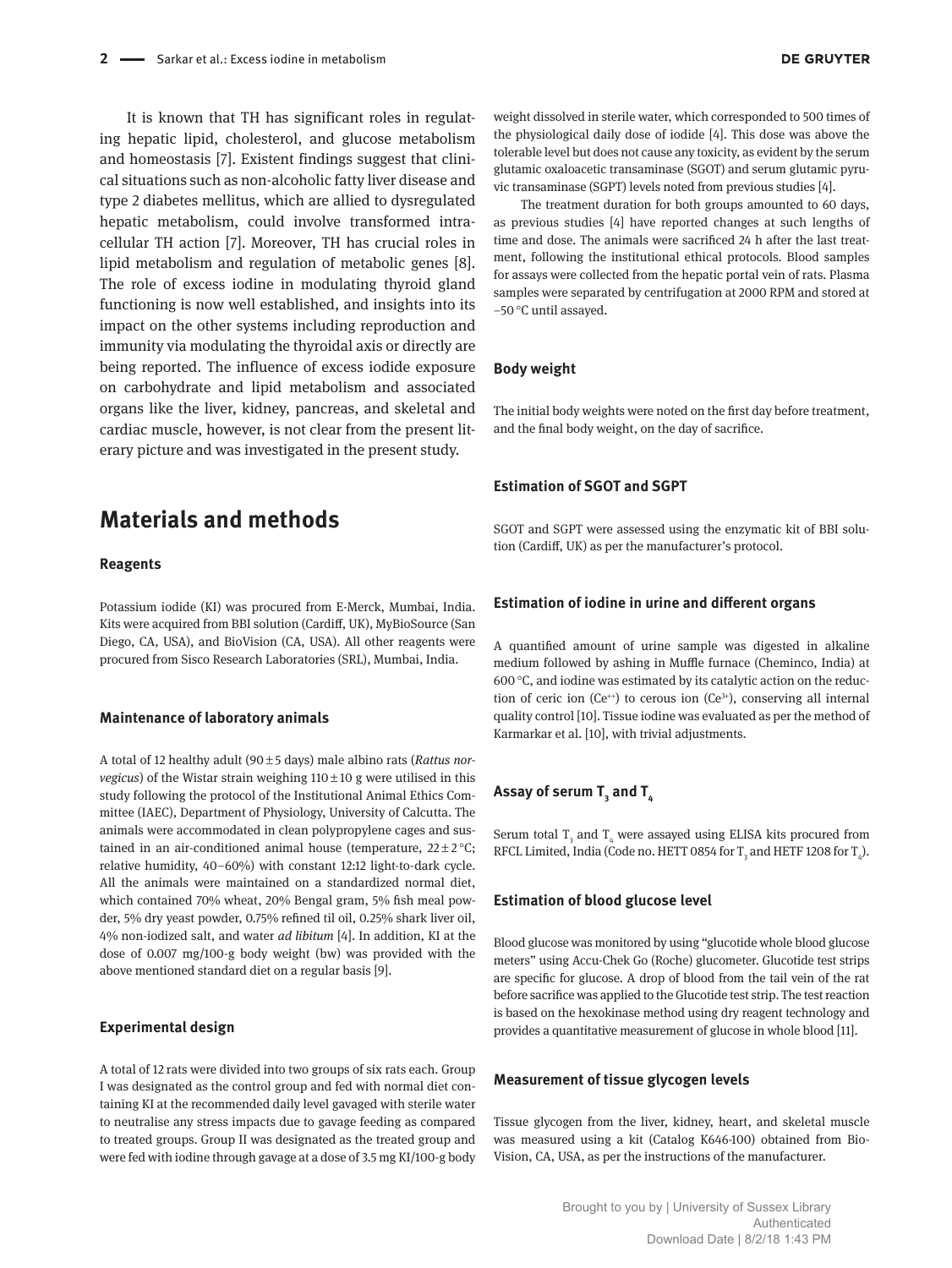### **Assay of lipid profile parameters**

**Serum total cholesterol level:** The total serum cholesterol was estimated using ELISA kit (MBS2600008) from MyBioSource, San Diego, CA, USA, following the manufacturer's procedure.

**Serum HDL cholesterol level:** The serum HDL cholesterol was assayed using ELISA kit (MBS704516) from MyBioSource, San Diego, CA, USA, as per manufacturer's procedure.

**Serum LDL cholesterol level:** The serum LDL cholesterol was assayed using ELISA kit (MBS2508037) from MyBioSource, San Diego, CA, USA, as per manufacturer's protocol.

**Serum VLDL cholesterol level:** The serum VLDL cholesterol was assayed using ELISA kit (MBS2501535) from MyBioSource, San Diego, CA, USA, as per manufacturer's protocol.

**Serum triglyceride level:** The serum triglyceride level was assayed using ELISA kit (MBS005097) from MyBioSource, San Diego, CA, USA, as per manufacturer's protocol.

#### **Histological and histomorphometric study**

Instantly after the sacrifice, the liver, pancreas, heart, kidney, and skeletal muscle of control and experimental animals were collected to study the morphological changes, if any, after exposure to iodine in excess. They were fixed in Bouin's fluid followed by dehydration and embedding in paraffin. Five (5)-µm-thick paraffin sections of each of these organs were taken onto slides and subsequently stained with haematoxylin and eosin (H and E). Each slide was examined under a bright field microscope (model: EVOS XL Core Imaging System, Life Technologies) at a magnification of  $20\times$  for apparent histological changes.

To get a better understanding of the organs after excess iodine exposure, details of the cellular structure rather than semiquantitative analysis have been investigated. Sizes of hepatocytes with a clearly visible nucleolus were measured from four different fields of indiscriminately selected sections of the liver. Two diameters at right angles to each other, passing through the center of each cell, were measured. One was considered the long diameter, and the other, the short diameter. The long and short diameters of the nucleus of the hepatocytes with a clearly visible nucleolus were measured. The sizes of central veins were measured by recording two diameters at right angles to each other [12]. The number of pancreatic islets and β-cells was estimated with light microscopy utilising point counting with a 20× objective. For each section, 15 fields of view were analysed at a go. The density of β-cells and islets was calculated as the ratio of β-cells/islets to pancreatic tissue and expressed as a percentage; product of density and pancreatic weight were utilized to obtain β-cell/islet mass [13].

In the kidney sections to study the changes if any between the control and treated, the area of each glomeruli in the fields was measured using ocular micrometer [14].

Skeletal muscle and cardiac muscle test areas were measured with a 20× objective using the Image-Pro Plus software (Rockville, MA, USA). To measure these areas, a circular area was selected with the aid of this software, in which the nuclei were counted. Following this procedure, the area of the respective muscle cells was calculated by dividing the total selected circular area by the total number of nuclei present in that area [15].

#### **Measurement of total oxidant and antioxidant status**

**Measurement of the TAS:** Serum TAS levels were estimated by Erel's method, wherein the antioxidative effect of the sample against the potent free radical reactions, which is initiated by the produced hydroxyl radical, is measured. The results are expressed as µmol Trolox Eq/L [16].

**Measurement of the TOS:** Serum TOS values were also determined through a method developed by Erel. The assay is calibrated with hydrogen peroxide  $(\mathrm{H}_2\mathrm{O}_2)$ , and the results are expressed in terms of micromolar hydrogen peroxide equivalent per litre (µmol  $\rm H_2O_2$  Eq/L) [16].

**Calculation of OSI:** OSI was defined as the ratio of the TOS level to TAS level. Specifically, OSI (arbitrary unit) = TOS/TAS.

#### **Statistical analysis**

Results were expressed as mean ± standard deviation (SD). The significance of difference between the control and treated groups was estimated using Student's two tail 't'-test. In all data sets, a value of p < 0.05 was considered as statistically significant. Statistical analyses were performed using GraphPad Prism 6 for Windows (GraphPad Software Inc., USA) and MS-Office Excel 2010 (Microsoft Corporation, WA, USA).

## **Results**

### **Body weight**

Alterations in body weight of control and excess-iodidetreated animals after 60 days of treatment are documented in Table 1. The control animals showed a net body gain

**Table 1:** Alterations in the body weight (g) and organ weight of experimental animals subjected to excessive iodine for 60 days.

| <b>Parameters</b>              | Control<br>$(60 \text{ days})$ | <b>Excess iodine</b><br>treated (60 days) |
|--------------------------------|--------------------------------|-------------------------------------------|
| Body weight (initial), g       | $120 \pm 6.25$                 | $121.08 \pm 7.21$                         |
| Body weight (final), g         | $149.8 \pm 8.55$               | $159.63 \pm 6.12$                         |
| Percentage gain in body weight | 24.16%                         | 31.83% <sup>a</sup>                       |
| Pancreas, g                    | 0.478                          | 0.346a                                    |
| Kidney, g                      | 1.805                          | $1.457$ <sup>a</sup>                      |
| Heart, g                       | 0.701                          | $0.583$ <sup>a</sup>                      |

Data are presented as mean $\pm$ SD, n = 6. Values bearing superscripts are significantly different by t-test; p < 0.05.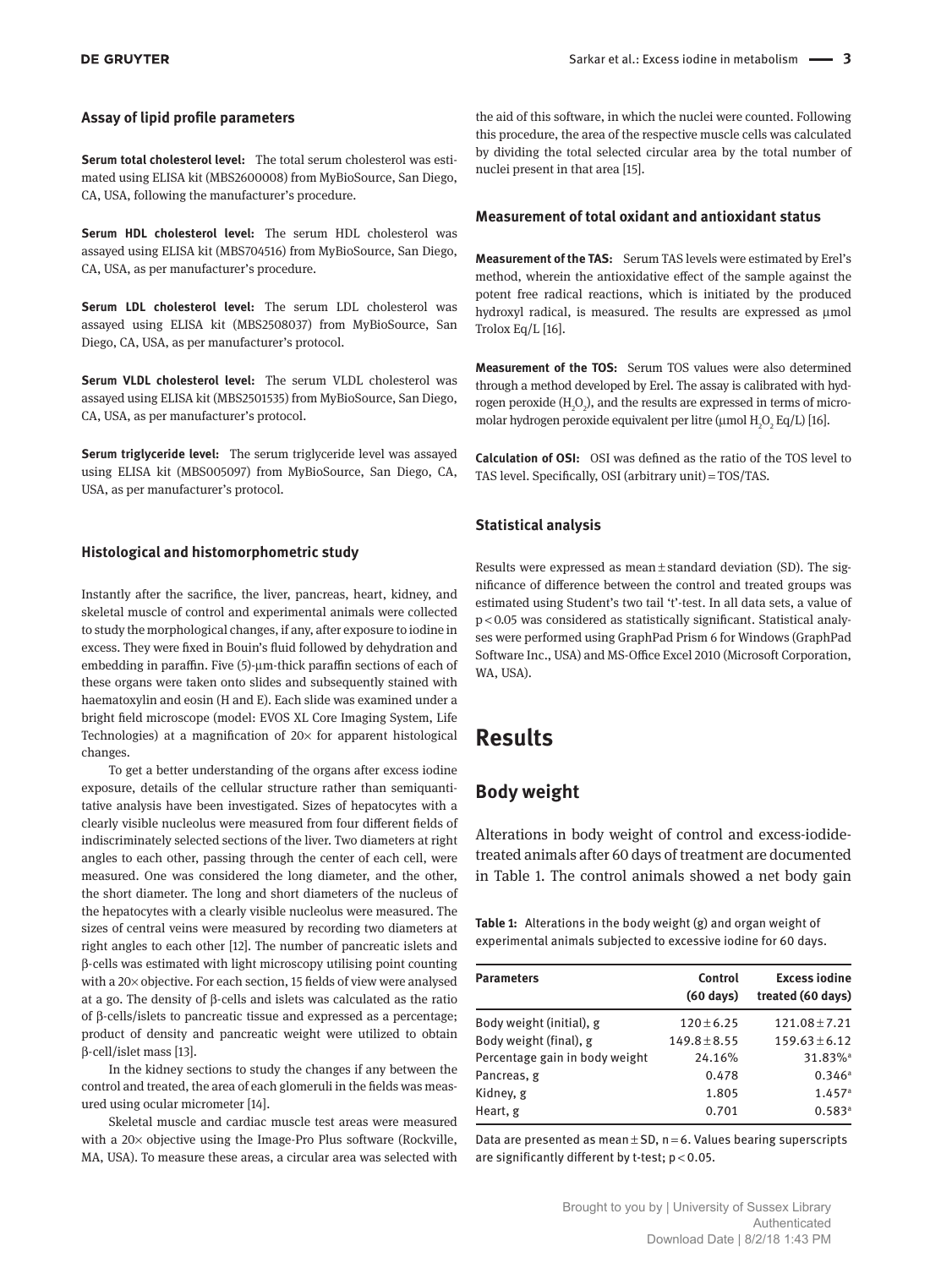weight of 24.16%, while the treated animals gained body weight was up to 31.83%.

### **Urinary iodine excretion pattern and serum GOT and GPT activity**

Urinary iodine content in treated animals after 60 days was  $120.56 \pm 2.93$  µg/dL, while that of the control group was  $33.24 \pm 3.23$   $\mu$ g/dL, demonstrating a significant increase  $(p < 0.05)$  in urinary iodine content in the excessiodine-administered groups of animals compared to control animals, as shown in Table 2. The serum GOT and GPT levels were elevated but not significantly in the experimental group as compared to the control group represented in Table 2.

### **Changes in food consumption pattern**

Food consumption pattern was noted in each group for the entire period of study, and it was observed that feeding amounts remained almost similar with non-significant changes in experimental group in view of control group, as seen in Table 3.

### **TH profiles and iodine concentration in different organs**

Serum T<sub>3</sub> of control group was  $2.84 \pm 1.27$  ng/dL, while it decreased significantly ( $p < 0.05$ ) to  $0.87 \pm 2.98$  ng/dL in

Table 2: Alterations in the urinary iodine (µg/dL), SGOT (IU/L) and SGPT (IU/L) of experimental animals subjected to excessive iodine for 60 days.

| <b>Parameters</b>     | Control          | <b>Excess jodine treated</b>   |
|-----------------------|------------------|--------------------------------|
| Urinary iodine, ug/dL | $33.24 \pm 3.23$ | $120.56 \pm 2.93$ <sup>a</sup> |
| SGOT, IU/L            | $23.22 \pm 1.23$ | $25.52 \pm 1.91$               |
| SGPT, IU/L            | $21.95 \pm 1.11$ | $22.43 \pm 0.87$               |

Data are presented as mean $\pm$ SD, n = 6. Values bearing superscripts are significantly different by t-test; p < 0.05.

**Table 3:** Food consumption pattern of experimental animals subjected to excessive iodine for 60 days.

| <b>Parameters</b>      | Control      | <b>Excess jodine treated</b> |
|------------------------|--------------|------------------------------|
| Food intake/day/rat, g | $25 \pm 1.6$ | $25 + 2.1$                   |

Data are presented as mean ± SD. Values bearing superscripts are significantly different by t-test; p < 0.05.

excess-iodine-treated group. Serum  $\mathrm{T}_4$  level in experimental animals increased significantly ( $p < 0.05$ ) to  $7.15 \pm 1.64$  $\mu$ g/dL in comparison to 5.18 $\pm$ 1.86  $\mu$ g/dL of control animals (Table 4).

Iodine concentrations in different organs of excessiodine-treated animals were found be significantly higher  $(p < 0.05)$  than those of control animals, as shown in Table 4.

### **Blood glucose levels**

Blood glucose levels increased significantly in experimental animals as compared to those of control animals (Figure 1A).

### **Tissue glycogen concentrations**

Tissue glycogen levels of experimental animals treated with excess iodine declined significantly in the liver and skeletal muscles but increased significantly in the kidney and heart as compared to those of control animals (Figure 1B).

### **Lipid profile parameters**

Serum cholesterol levels including total cholesterol (Figure 2A), VLDL (Figure 2D), and LDL (Figure 2B) increased significantly in experimental animals, while HDL (Figure 2C) levels decreased significantly in control animals. Serum triglycerides level also increased significantly in treated animals as compared to that of control animals (Figure 2E).

**Table 4:** Alterations in serum  $T_3$  levels (ng/dL),  $T_4$  levels ( $\mu$ g/dL), and iodine concentration in different tissues (mg/100 g) of experimental animals subjected to excessive iodine for 60 days.

| <b>Parameters</b>                    | Control         | <b>Excess jodine</b><br>treated |
|--------------------------------------|-----------------|---------------------------------|
| $T3$ levels, ng/dL                   | $2.84 \pm 1.27$ | $0.87 \pm 2.98^a$               |
| $T_{\mu}$ levels, $\mu$ g/dL         | $5.18 \pm 1.86$ | $7.15 \pm 1.64^a$               |
| Thyroidal iodine concentration       | $1.54 \pm 0.98$ | $2.04 \pm 0.83$ <sup>a</sup>    |
| Pancreatic iodine concentration      | $0.54 \pm 0.11$ | $1.02 \pm 0.43$ <sup>a</sup>    |
| Liver iodine concentration           | $1.23 \pm 0.74$ | $1.45 \pm 0.82$ <sup>a</sup>    |
| Cardiac iodine concentration         | $1.97 \pm 0.28$ | $2.26 \pm 0.96^a$               |
| Renal jodine concentration           | $2.08 \pm 0.72$ | $3.12 \pm 0.52$ <sup>a</sup>    |
| Skeletal muscle jodine concentration | $1.63 \pm 0.56$ | $2.21 \pm 0.42$ <sup>a</sup>    |

Data are presented as mean $\pm$ SD, n = 6. Values bearing superscripts are significantly different by t-test; p < 0.05.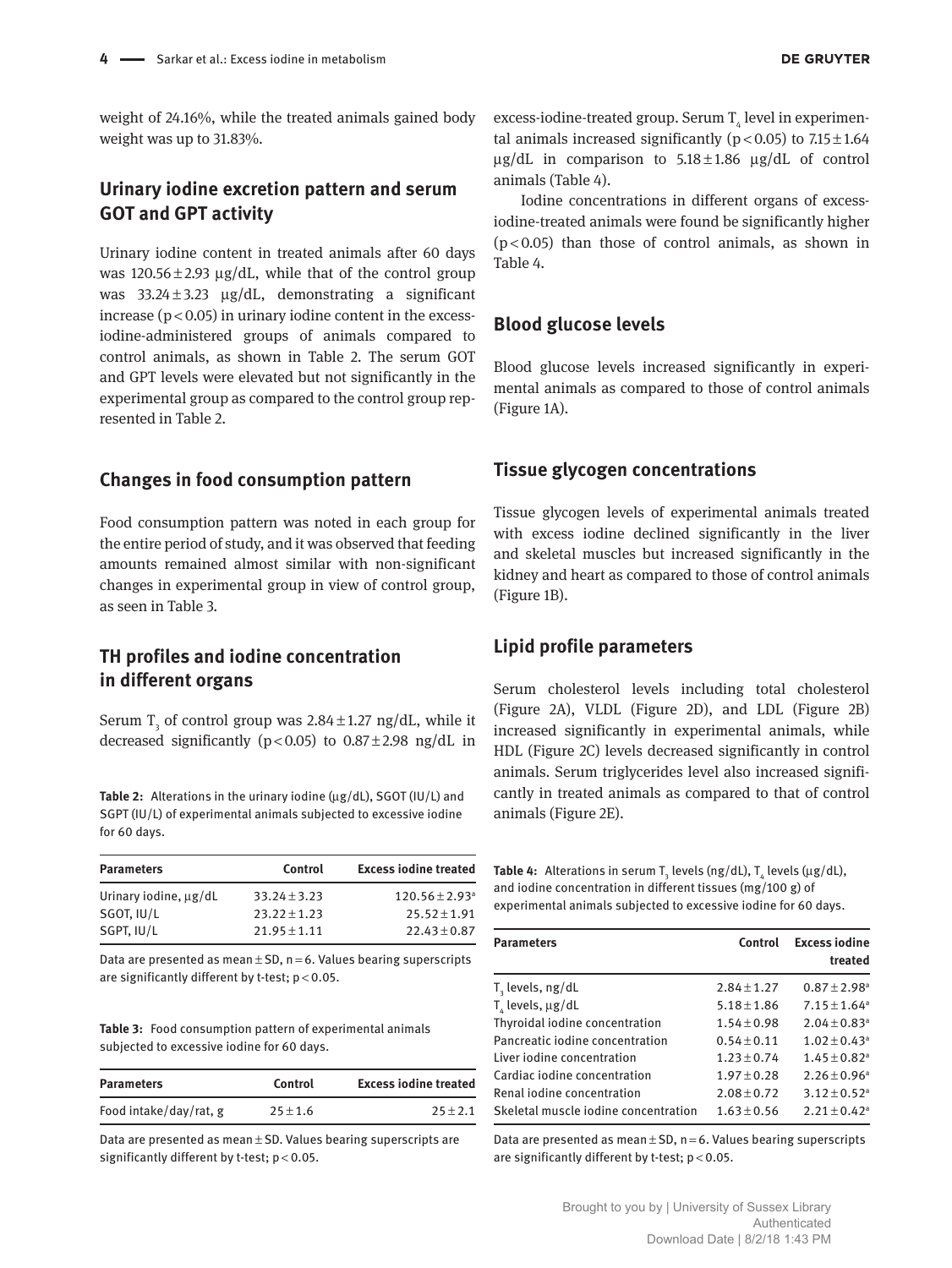

**Figure 1:** Marked alteration in carbohydrate metabolic pattern was observed as evident by increased blood glucose level and tissue specific changes in glycogen concentration as compared to control.

(A) Alterations in blood glucose level of experimental animals subjected to excessive iodine (3.5 mg KI/100 g bw) for 60 days and (B) alterations in tissue glycogen content of experimental animals subjected to excessive iodine (3.5 mg KI/100 g bw) for 60 days. Data are presented as mean $\pm$ SD, n $=$ 6. Values bearing superscripts are significantly different by t-test; p < 0.05.

### **Histopathological and histomorphometric changes**

#### **Liver**

Control liver at  $20 \times$  (Figure 4A) section showed the presence of central vein, normal hepatocytes with well-placed sinusoids, while excess-iodine-treated liver sections (Figure 4B) in comparison displayed broadened central vein, cytoplasmic vacuolations, and degenerated hepatocytes including degranulated nucleus. Increase in hepatocyte diameter along with increase in central vein diameter in treated animals as compared to normal was observed (Table 5).

### **Pancreas**

Control pancreas at 20× (Figure 4C) showed normal centroacinar cells and islets of Langerhans, while treated pancreas sections (Figure 4D) showed focal necrosis of acini with total disruption of the entire morphology and hardly recognizable histoarchistructure. Significant changes in islet density as well as quantity along with β cell were noted between the two groups (Table 5).

### **Kidney**

Excess-iodine-treated sections at 20× (Figure 5B) showed an increase in glomerular tuft size and Bowman's space

expansion with overall swelling and deterioration of tubules along with inflammation in blood vessels and fat deposition in view of the control kidney section (Figure 5A), which shows normal size of glomerulus and Bowman capsules including regular blood vessels and tubules. Morphometric changes in the area, width, and length of both glomerulus and Bowman's capsule of treated group compared with control were observed (Table 5).

#### **Skeletal muscle**

The control animals' skeletal muscle fibres at 20× (Figure 5C) were of relatively uniform size and shape, with nuclei located at the periphery of the individual muscle cells (myofibres) with definite bundle structure, while for the excess-iodine-treated animals' sections (Figure 5D), there was a dissolution of muscle fibre cells, nuclear shrinkage, and muscle bundle fracture. Decrease in fibre diameter and nuclei/field view was found in excessiodine-treated group (Table 5).

### **Heart**

Histological changes in the heart of excess-iodine-treated animals at  $20\times$  (Figure 5F) include features similar to that of fatty heart with augmented hyalinization, cardiac muscles mutilation, nuclei loss, and necrosis of muscle fibres in comparison to regular cardiac muscle structure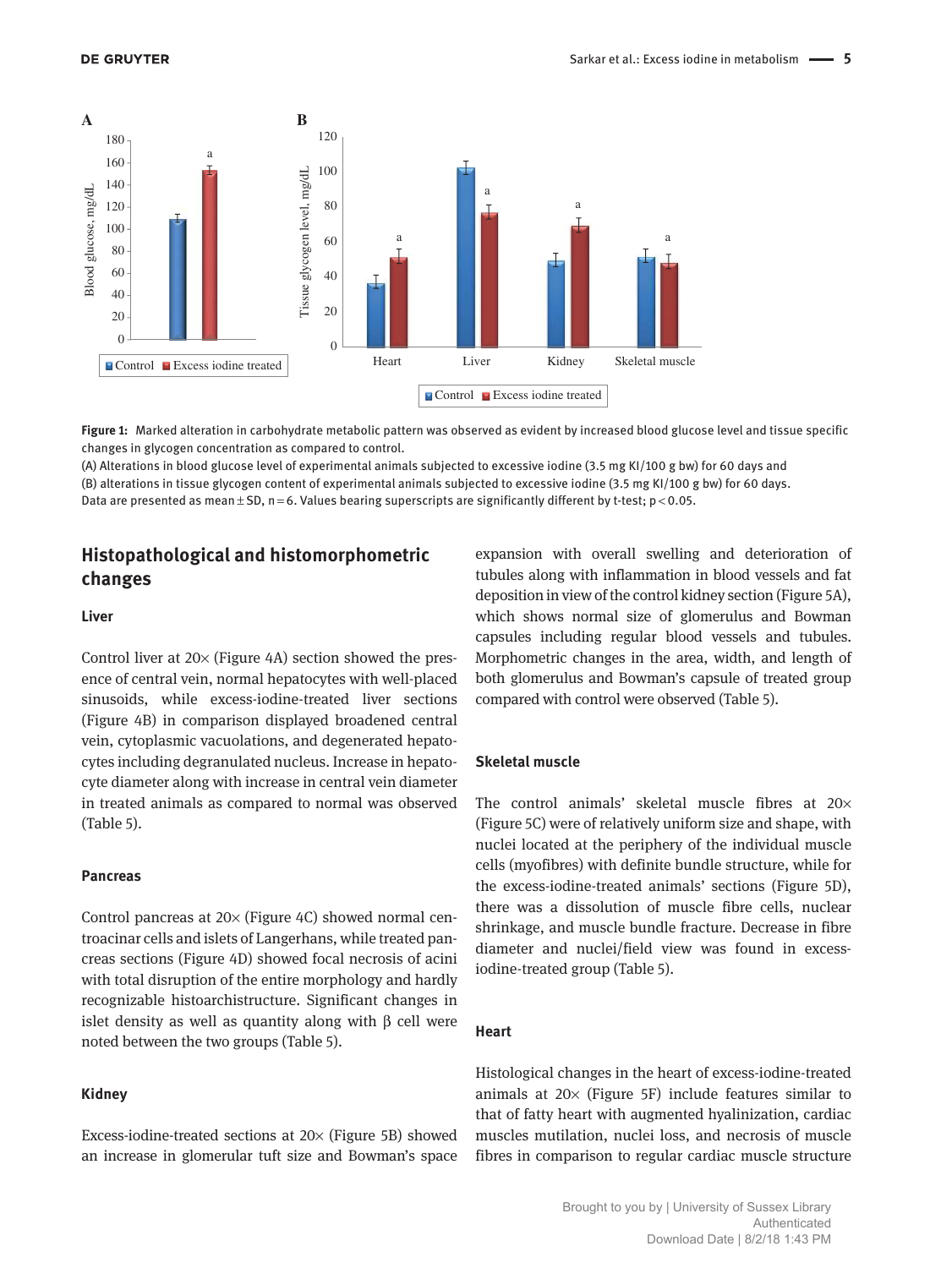

**Figure 2:** Excess iodine increased the levels of bad cholesterol and triglyceride but decreased good cholesterol. Effect of treatment of excess iodine at a dose of 3.5 mg KI/100 g bw for 60 days on (A) total cholesterol level, (B) LDL cholesterol level, (C) HDL cholesterol level, (D) VLDL cholesterol level, and (E) serum triglyceride level. Data are presented as mean ± SD, n = 6. Values bearing superscripts are significantly different by t-test; p < 0.05.

and nuclei distribution of control animals (Figure 5E). Decline in nuclei/field view associated with diminished fibre diameter was observed (Table 5).

### **Oxidant-antioxidant status**

An increase in oxidant level with decreased antioxidant level leading to an impaired oxidative state was found in the treated animals as compared with the control animals (Figure 3).

## **Discussion**

The deleterious impacts of excess iodine intake in this era of post salt iodization phase especially in iodine-replete regions are currently being investigated worldwide, yielding reports of impairment of thyroid functions, carcinogenesis, reproductive malfunctions, to mention some [17]. TH impairment is closely linked with the metabolic processes as TH regulates cholesterol and carbohydrate metabolism through direct actions on gene expression as well as cross-talk with other nuclear receptors [18]; however, the impacts on those metabolic aspects remain unexplored under the effects of excess iodine. The present study therefore evaluates the effect of exposure to excess iodide for 60 days on carbohydrate and lipid metabolism at relatively high doses of 3.5 mg potassium iodide (KI)/100-g body weight, which corresponds to 500 times the recommended daily dose of iodide. On treating animals with a daily dose of iodide as mentioned, serum toxicity markers SGOT and SGPT increased slightly but not significantly, indicating non-severe toxicity after such administration.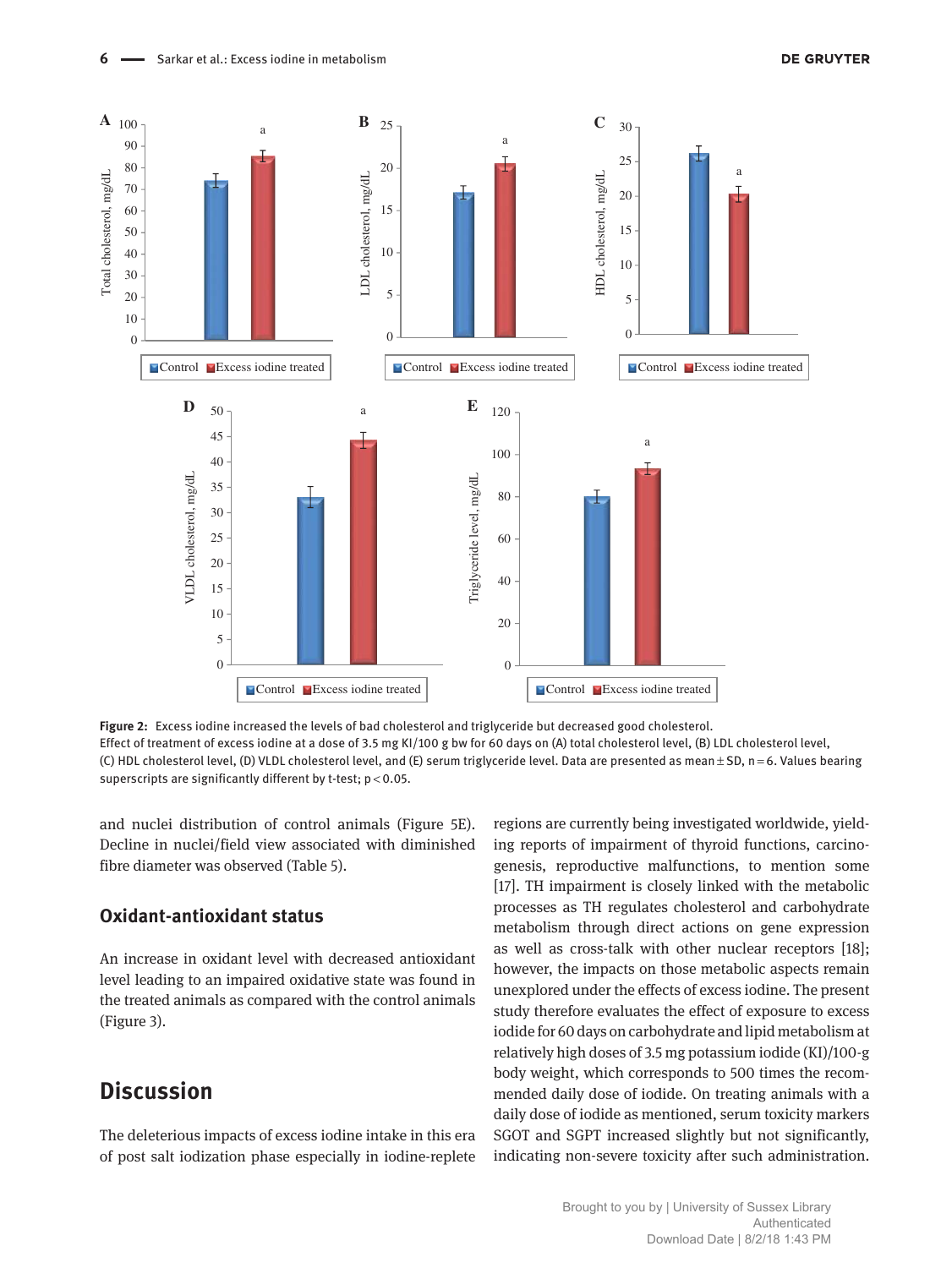

**Figure 3:** Excess iodine impairs normal oxidant/anti oxidant status.

(A) Alterations in total oxidant status (TOS) of experimental animals subjected to excessive iodine (3.5 mg KI/100 g bw) for 60 days and (B) alterations in total antioxidant status (TAS) of experimental animals subjected to excessive iodine (3.5 mg KI/100 g bw) for 60 days. (C) Alterations in oxidative status index (OSI) of experimental animals subjected to excessive iodine (3.5 mg KI/100 g bw) for 60 days. Data are presented as mean  $\pm$  SD, n = 6. Values bearing superscripts are significantly different by t-test; p < 0.05.

Body weight gain percent in excess-iodine-treated animals increased significantly as compared to control animals in corroboration with previous studies of our laboratory using similar dose [4]. Such weight gain, along with an increase in thyroid gland weight, has been commonly associated as a preliminary but positive sign of induction of hypothyroidism in preceding studies [19].  $T_3$  and  $T_4$  levels were measured to scrutinise the thyroid status, and  $T_{3}$  levels in excess-iodide-exposed animals were found to be significantly lowered, while  $T_4$  levels were significantly increased in comparison to the control animals. High expression and activity of sodium-iodide symporter (NIS), which accumulates iodine in tissues primarily in the thyroid gland, have also been reported in metabolic tissues including gastric mucosa, stomach, salivary glands, while low levels of NIS have also been detected by immunohistochemistry [20] and/or RT-PCR

[21] in other extrathyroidal tissues like small intestine, colon, rectum, pancreas, kidney, bile duct, lung, heart, placenta [22], as well as in preneoplastic stages of liver carcinogenesis and in human cholangiocarcinoma [23]; thus, iodine accumulation in various tissues associated with carbohydrate and lipid metabolism was measured. Greater iodine accumulation was found in excess-iodideadministered animals compared with control animals, very similar to other studies where iodine accumulation in other tissues including thyroid, ovary, and testis has been studied [24, 25]. Urinary iodine amounting to nearly 90% of iodine excretion from the body and serving as a marker of iodine intake status [26, 27] increased in iodine-treated animals as well. Thus, in general, the results indicate that iodine in excess taken up in surfeit and well above normal requirements by the excess-iodide-treated animals and the body weight, along with the TH status, are indicators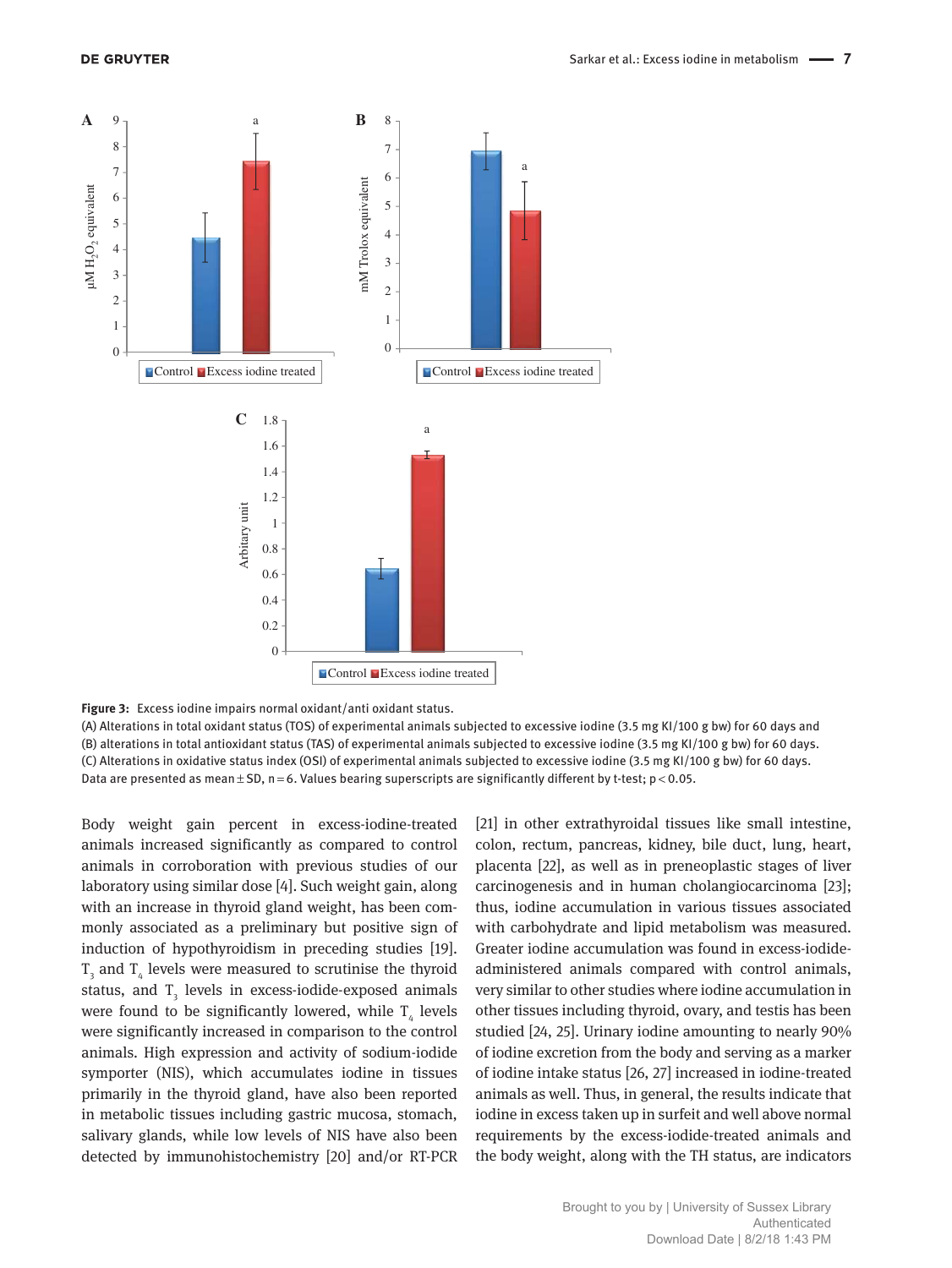**Table 5:** Histomorphometric changes in hepatocytes, pancreatic islets, glomerulus and Bowman's capsule, skeletal and cardiac muscle in excess iodine exposed experimental animals (H and E stained).

| <b>Parameters</b>                  | Control           | <b>Excess jodine</b><br>treated |
|------------------------------------|-------------------|---------------------------------|
| Long diameter of hepatocytes, mm   | $16.75 \pm 3.81$  | $18.01 \pm 2.94^a$              |
| Short diameter of hepatocytes, mm  | $11.43 \pm 2.13$  | $13.20 \pm 3.01$ <sup>a</sup>   |
| Long diameter of central vein, mm  | $46.75 \pm 4.56$  | $98.84 \pm 7.32$ <sup>a</sup>   |
| Short diameter of central vein, mm | $32.21 \pm 3.65$  | $77.56 \pm 6.32$ <sup>a</sup>   |
| $\beta$ cell density, %            | $0.97 \pm 0.05$   | $0.56 \pm 0.013$ <sup>a</sup>   |
| $\beta$ cell mass, mg              | $3.72 \pm 0.73$   | $2.08 \pm 0.86^a$               |
| Islet cell density, %              | $1.67 \pm 0.67$   | $0.63 \pm 0.21$ <sup>a</sup>    |
| Islet cell mass, mg                | $4.11 \pm 0.88$   | $3.23 \pm 0.71$ <sup>a</sup>    |
| Glomerulus                         |                   |                                 |
| Area, $\mu m^2$                    | $0.045 \pm 0.006$ | $0.064 \pm 0.003$ <sup>a</sup>  |
| Length, mm                         | $0.137 \pm 0.021$ | $0.257 \pm 0.036$ <sup>a</sup>  |
| Width, mm                          | $0.127 \pm 0.011$ | $0.199 \pm 0.018$ <sup>a</sup>  |
| Bowman's capsule                   |                   |                                 |
| Area, mm <sup>2</sup>              | $0.052 \pm 0.004$ | $0.078 \pm 0.016^a$             |
| Length, mm                         | $0.222 \pm 0.032$ | $0.302 \pm 0.021$ <sup>a</sup>  |
| Width, mm                          | $0.182 \pm 0.010$ | $0.243 \pm 0.034$ <sup>a</sup>  |
| Bowman's space                     |                   |                                 |
| Area, $mm2$                        | $0.011 \pm 0.002$ | $0.021 \pm 0.004$ <sup>a</sup>  |
| Length, mm                         | $0.031 \pm 0.009$ | $0.058 \pm 0.006$ <sup>a</sup>  |
| Width, mm                          | $0.031 \pm 0.042$ | $0.087 \pm 0.031$ <sup>a</sup>  |
| Skeletal muscle fibre diameter, um | $57.05 \pm 7.65$  | $39 \pm 7.29^a$                 |
| Number of nuclei/field view        | $23.00 \pm 4.00$  | $11.00 \pm 2.00^a$              |
| Cardiac muscle fibre diameter, um  | $60.77 \pm 8.43$  | 52.34 $\pm$ 5.78 <sup>s</sup>   |
| Number of nuclei/field view        | $34.00 \pm 7.00$  | $20 \pm 3.00^a$                 |

Data are presented as mean $\pm$ SD, n = 6. Values bearing superscripts are significantly different by t-test; p < 0.05.

of induction of hypothyroidism. Excess iodide is also known to cause hypothyroidism generally, while hyperthyroidism occurs in some preconditioned situations [18].

Exposure to excess iodide induced low thyroidal activity, and under such physiological condition, general parameters of carbohydrate and lipid metabolism were looked into. Blood glucose levels of excess-iodide-treated animals were augmented significantly compared with the control animals; this can be attributed to increased gluconeogenesis and insulin sensitivity due to decline in thyroidal activity [28, 29]. Low TH in the blood promotes the risk of developing type 2 diabetes, especially in people with prediabetic conditions [30, 31]. It is already established that hypothyroidism is a threat to raised blood sugar levels, but the exact mechanism is yet to be clearly defined. Glycogen levels in the liver, heart, kidney, and skeletal muscles were estimated, and it was found that glycogen levels in the excess-iodide-treated group decreased from storage organs of liver and skeletal muscle but increased significantly in the kidney and heart. Greater loss of glycogen from the storage organs is in concurrence with the increased blood glucose levels, as hyperglycaemia is often associated with reduced glycogen synthase as well as increased sugar levels in the peripheral system than in stored form [32, 33]. Earlier, it has also been proposed that in hypothyroid rat skeletal muscle, there is decreased beta-adrenergic responsiveness of the enzymes of glycogen metabolism due to increased activity of phosphoprotein phosphatases and reduced beta-adrenergic receptors and adenylate cyclase activity leading to decreased muscle glycogen [34]. This manifestation of glycogen accumulation in restricted glucose supply via compromised tissue uptake is likely to appear as a paradoxical metabolic stress response. However, previous rodent studies have presented that the cardiac glycogen content increases in parallel with the depletion of liver and skeletal muscle glycogen stores, suggesting that glycogen handling responses are tissue specific [35]. Hyperglycaemic conditions have also been associated with glycogen accumulation in renal tubules, which is in fact considered a morphologic change in diabetic rat kidney [36]. The changes in the essential parameters of carbohydrate metabolism under the influence of excess iodine thus point towards the development of a hyperglycaemic condition, which is likely an effect of a low thyroid function.

The lipid metabolic parameters including total cholesterol, VLDL, and LDL levels, which are considered "bad" cholesterol, were increased, while HDL level, which is the "good" cholesterol, decreased significantly in excessiodide-treated animals compared with the control group. Thyroid dysfunction has an unfavourable impact on lipids as well as a number of other cardiovascular risk factors even within the normal range of TSH values; a linear raise in total cholesterol, LDL, and triglycerides and a linear reduction in HDL levels have been observed with increasing TSH [37]. THs are known to induce 3-hydroxy-3-methylglutarylcoenzyme A (HMG-CoA) reductase, the first step in cholesterol biosynthesis. Moreover,  ${\tt T}_{\mathfrak z}$  upregulates  ${\rm LDL}$ receptors by effecting the LDL receptor gene activation [38]. This  $T_{3}$  interceded gene activation is carried out by the direct binding of  $\text{T}_\text{3}$  to definite TH responsive elements (TREs) [39].  $T<sub>3</sub>$  also controls sterol regulatory elementbinding protein-2 (SREBP-2), which in turn regulates LDL receptor's gene expression [40]. Although reduced thyroid activity is associated with diminished activity of HMG-CoA reductase, LDL levels are increased in patients with overt hypothyroidism [41, 42]. This is due to the decreased LDL receptors' activity, resulting in decreased catabolism of LDL and IDL [43, 44]. Influence of THs on HDL metabolism involves augmenting cholesteryl ester transfer protein (CETP) activity, which exchanges cholesteryl esters from HDL to VLDL and triglycerides to the reverse direction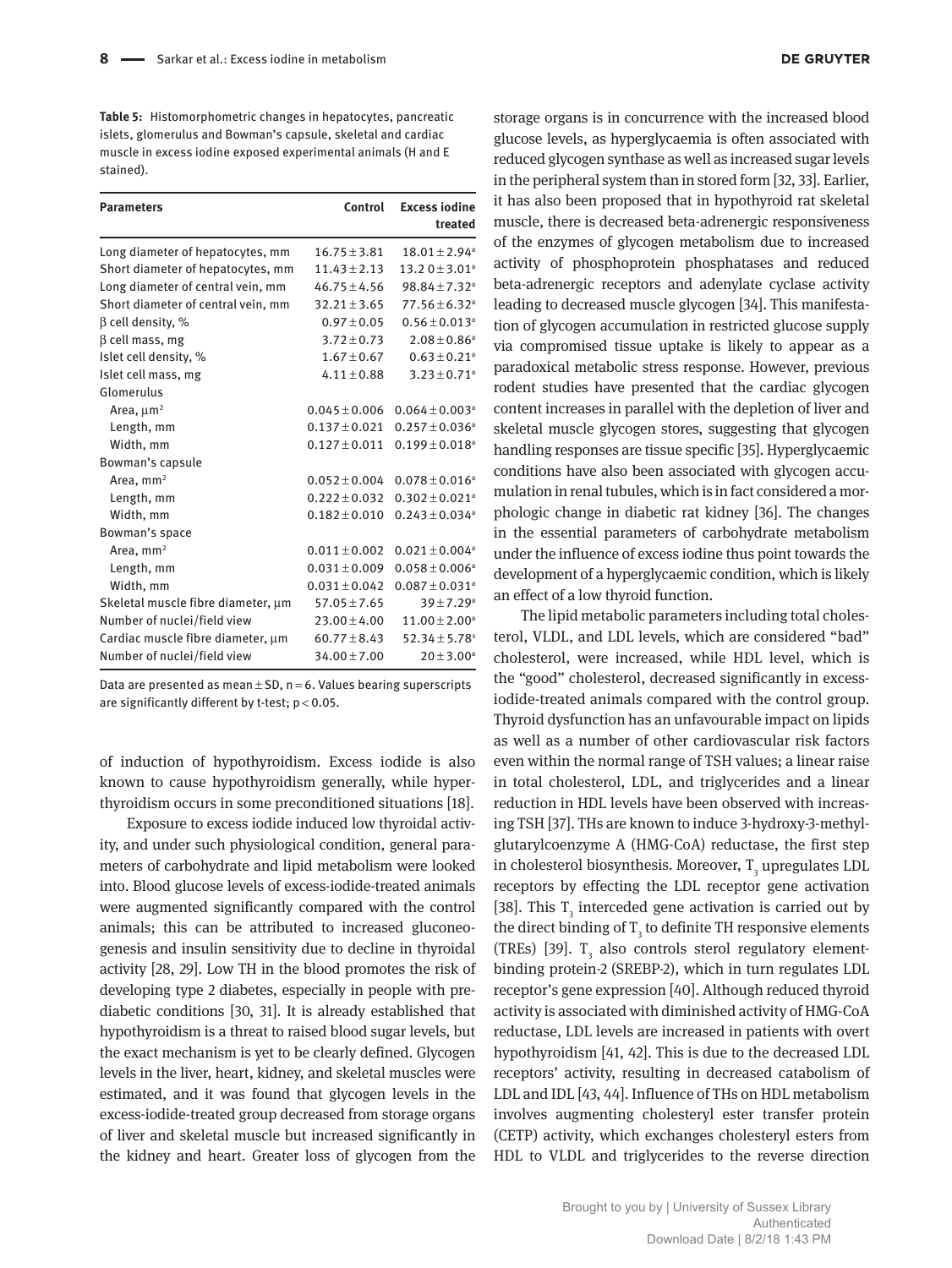

**Figure 4:** Photomicrographs of H and E stained (A) control liver and (B) excess-iodine (3.5 mg KI/100 g bw for 60 days)-treated liver at 20× magnification. Both photomicrographs indicate the presence of central vein (CV), hepatocytes (HP), and sinusoids (S). Photomicrographs of H and E stained control pancreas are shown in (C), while excess-iodine-treated (3.5 mg KI/100 g bw for 60 days) pancreas at 20× magnification is shown in (D). Both show presence of pancreatic acini (AC) and islets of Langerhans (IOL).

[45]. Subclinical hypothyroidism has also been associated with increased triglyceride and decreased HDL levels [46]. In fact, previous studies have proposed that dyslipidemic patients should undergo a biochemical screening for thyroidal abnormalities [47].

Histological sections of the excess-iodine-treated pancreas demonstrated total disruption and no recognizable islets, which likely corresponds to the developed hyperglycaemic state due to compromised insulin secretion and anomalous glucagon secretion resulting from changes in pancreatic islet cell function and/or mass as corroborated by both histology and histomorphometry [48]. Disruptive changes in the treated liver comprising degenerated hepatocytes, associated decrease in hepatocytes and central vein diameters, and prominent vacuolations could be the primary cause for the loss of stored glycogen from this organ. Similar degenerative changes in the skeletal muscle showing decrease in diameter with the dissolution of muscle fibre and loss of nucleus are the answer to the prominent change of glycogen loss from the organ as well.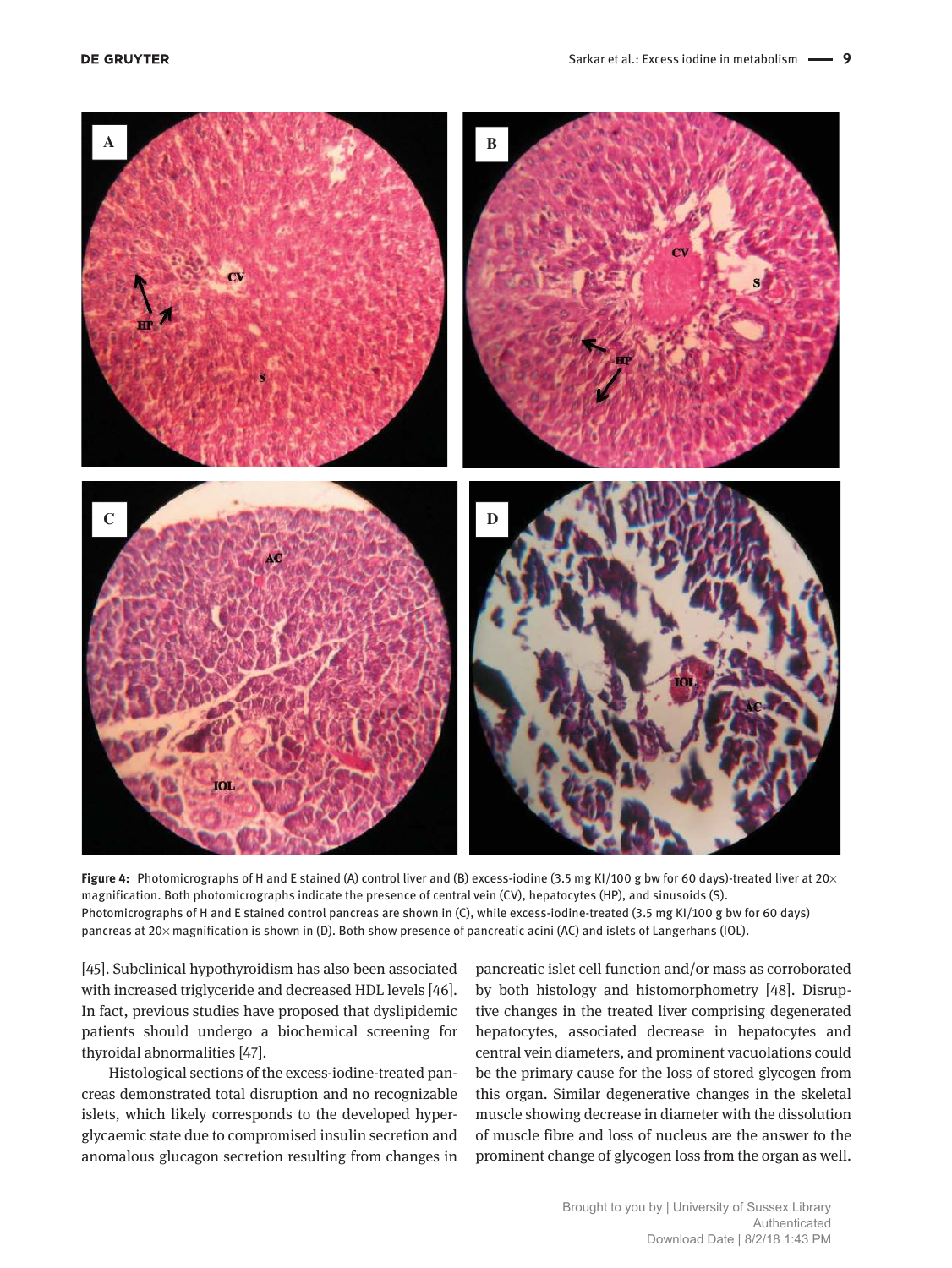

**Figure 5:** Photomicrographs of H and E stained (A) control kidney and (B) excess-iodine (3.5 mg KI/100 g bw for 60 days)-treated kidney at 20× magnification. Photomicrographs are labelled with the presence of renal tubules (RT) and Bowman's capsule (BC). Photomicrographs of H and E stained (C) control skeletal muscle and (D) excess-iodine (3.5 mg KI/100 g bw for 60 days)-treated skeletal muscle at 20× magnification. Shown in the picture are nuclei (N) and striations (ST). Photomicrographs of H and E stained control heart are represented in (E), while excess-iodine-treated (3.5 mg KI/100 g bw for 60 days) heart at 20× magnification is shown in (F). Figures represent the presence of nuclei (N) and muscle fibre/myocytes (MC).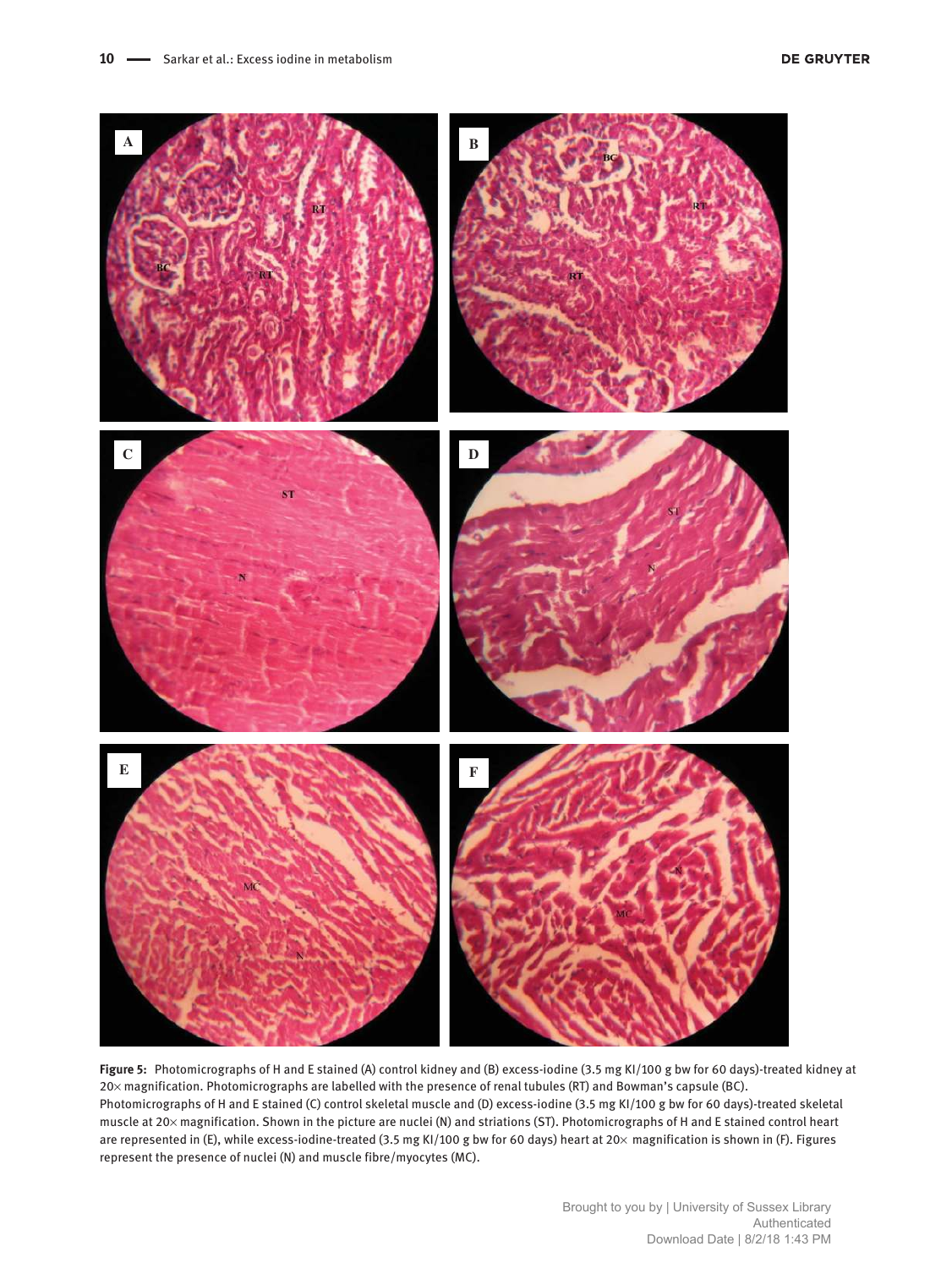Moreover, excess iodine administration has been associated with the production of reactive oxygen species (ROS), iodide itself being an exceedingly reactive molecule with abilities to react with all major biomolecules and building bases of proteins, lipids, and nucleic acids by forming intermediary iodo compounds, which can initiate severe peroxidative and ultimately apoptotic processes leading to such noticed disruptive changes in the metabolic organs [49]. In the present study, an increase in oxidant levels and a decrease in antioxidant levels are indicative of such impaired oxidant status, followed by the development of oxidative stress. Iodine itself, as mentioned, is a potent oxidant and, on administration in excess, gets concentrated in tissues, as has been reflected in results. This may further develop oxygen-derived free radicals forming molecular iodine reacting with iodiniumcation. Excess iodine thus may cause enhanced generation of free radicals resulting in overall deterioration.

Increase in blood cholesterol levels inducing a hypercholesteromic state likely impinges on other cardiovascular risk factors and gives rise to a fatty heart, as seen from the histologic view of the excess-iodide-treated cardiac muscles. Low thyroid function is associated with impaired microvascular function and in patients with hypothyroidism, a true enhanced incidence of hypertension for increased peripheral vascular resistance has also been found [50], the evidence for which is visible in the augmented hyalinization and cardiac muscles mutilation in treated animals. Nephropathic degenerative changes along with histomorphometric alterations are also evident from the microphotograph of excessiodide-treated rats, and such changes, including severe expansive changes with swelling and fat deposition, can be attributed to the interplay between thyroid and the kidney in each other's functions. Thyroid dysfunction affects renal physiology and development, whereas kidney disease could result in thyroid dysfunction as well [51]. Renal blood flow, glomerular filtration rate, as well as the concentrating ability of the formed urine reportedly decreases in hypothyroidism, which has been attributed to pathologic changes in the glomerular structure in hypothyroidism, such as glomerular basement membrane thickening and mesangial matrix expansion [52], as have been observed in this study. The role of ROS in causing tissue damage even in cardiac and renal tissues is also imperative to the cause of metabolic disruption [49]. Most of the degenerative changes as observed, including disruptive changes in the liver, kidney, heart, pancreas due to generation of oxidative stress, were found consistent with the present available literature.

In brief, excess iodide in the given dose and duration after its uptake followed by the development of biochemical hypothyroidism results in excess iodine induced impaired oxidative state, causing a widespread disruption, which has been reflected in carbohydrate and lipid metabolism, encouraging further molecular look out for such changes and possible interventions for monitoring exposures commonly occurring in iodine-replete environment where uncontrolled iodized salt is in practice under universal salt iodization programme.

## **Conclusions**

It may thus be concluded that excess iodide, when administered at relatively high doses, prompts unfavourable alterations in the carbohydrate and lipid metabolic processes, as evidenced from biochemical investigations and histomorphometric studies of associated organs, which result in the generation of ROS and lead to biochemical hypothyroidism. Excess iodine induced a hyperglycaemic and hypercholesterolemic state and in turn causes the development of cardiovascular risks, renal degeneration, and skeleton muscular disruption; oxidative stress and perturbation of the thyroid metabolic axis or excess iodide itself or both act as a pro-oxidant to start degenerative changes.

**Author contributions:** All the authors have accepted responsibility for the entire content of this submitted manuscript and approved submission.

**Research funding:** Funding from Departmental Grant BI (92), Department of Physiology, University of Calcutta, is acknowledged herein. Author Deotima Sarkar acknowledges fellowship received from INSPIRE Fellowship Scheme, Department of Science and Technology (DST), Government of India.

**Employment or leadership:** None declared.

**Honorarium:** None declared.

**Competing interests:** The funding organization(s) played no role in the study design; in the collection, analysis, and interpretation of data; in the writing of the report; or in the decision to submit the report for publication.

## **References**

1. Horn-Ross PL, Morris JS, Lee M, West DW, Whittemore AS, McDougall IR, et al. Iodine and thyroid cancer risk among women in a multiethnic population. Cancer Epidemiol Biomarkers Prev 2001;10:979–85.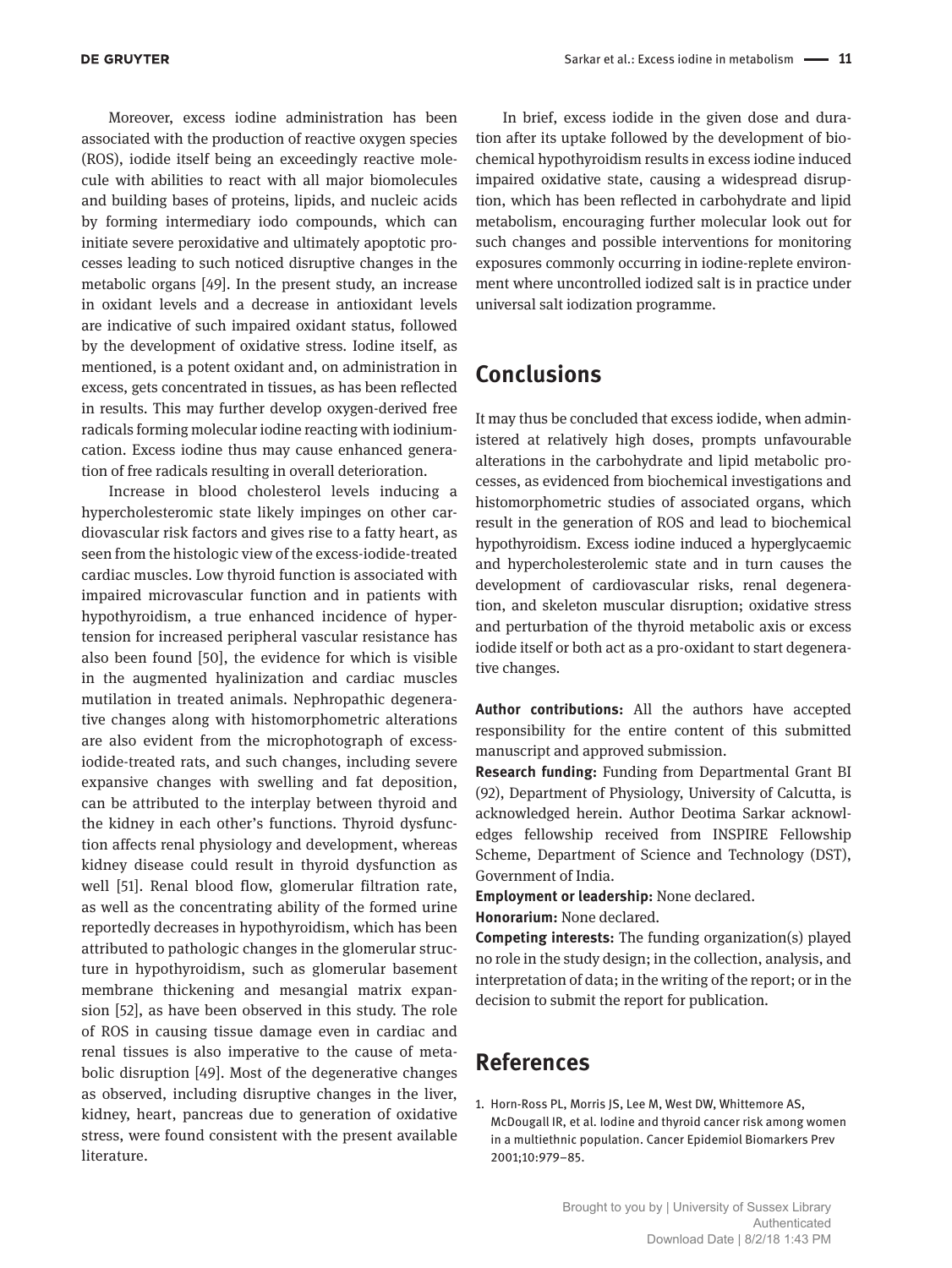- 2. Leung AM, Braverman LE. Consequences of excess iodine. Nat Rev Endocrinol 2014;10:136–42.
- 3. Zhao LN, Xu J, Peng XL, Tian LY, Hao LP, Yang XF, et al. Dose and time-dependent hypercholesterolemic effects of iodine excess via TRβ1-mediated down regulation of hepatic LDLr gene expression. Eur J Nutr 2010;49:257–65.
- 4. Chakraborty A, Mandal J, Mondal C, Sinha S, Chandra AK. Effect of excess iodine on oxidative stress markers, steroidogenic – enzyme activities, testicular morphology, and functions in adult male rats. Biol Trace Elem Res 2016;172:380–94.
- 5. Mahapatra D, Chandra AK. Biphasic action of iodine in excess at different doses on ovary in adult rats. J Trace Elem Med Biol 2017;31:210–20.
- 6. Li N, Jiang Y, Shan Z, Teng W. Prolonged high iodine intake is associated with inhibition of type 2 deiodinase activity in pituitary and elevation of serum thyrotropin levels. Br J Nutr 2014;107:674–82.
- 7. Sinha RA, Singh BK, Yen PM. Thyroid hormone regulation of hepatic lipid and carbohydrate metabolism. Trends Endocrinol Metab 2014;25:538–45.
- 8. Zhu X, Cheng SY. New insights into regulation of lipid metabolism by thyroid hormone. Curr Opin Endocrinol Diabetes Obes 2010;17:408.
- 9. Lupachik SV, Nadol'nik LI, Netsetskaya ZV, Vinogradov VV. Effect of long-term injection of high doses of potassium iodide on iodine metabolism in rat thyroid gland. Biochem (Mosc) Suppl Ser B: Biomed Chem 2007;1:53–7.
- 10. Karmarkar MG, Pandav CS, Krishnamachari KA. Principleand procedure for iodine estimation. In: A laboratory manual. New Delhi: Indian Council of Medical Research, 1986:1–14.
- 11. Wang Z, Yang Y, Xiang X, Zhu Y, Men J, He M. Estimation of the normal range of blood glucose in rats. Wei sheng yan jiu 2010;39:133–7.
- 12. Bhadoria P, Nagar M, Bahrioke V, Bhadoria AS. Effect of ethephon on the liver in albino rats: a histomorphometric study. Biomed J 2015;38:421.
- 13. Probyn ME, Parsonson KR, Gårdebjer EM, Ward LC, Wlodek ME, Anderson ST, et al. Impact of low dose prenatal ethanol exposure on glucose homeostasis in Sprague-Dawley rats aged up to eight months. PLoS One 2013;8:e59718.
- 14. Dixit SG, Rani P, Anand A, Khatri K, Chauhan R, Bharihoke V. To study the effect of monosodium glutamate on histomorphometry of cortex of kidney in adult albino rats. Renal Failure 2014;36:266–70.
- 15. Nascimento CC, Padula N, Milani JG, Shimano AC, Martinez EZ, Mattiello-Sverzut AC. Histomorphometric analysis of the response of rat skeletal muscle to swimming, immobilization and rehabilitation. Braz J Med Biol Res 2008;41:818–24.
- 16. Erel O. A new automated colorimetric method for measuring total oxidant status. Clin Biochem 2005;38:1103–11.
- 17. Bürgi H. Iodine excess. Best Pract Res Clin Endocrinol Metab 2010;24:107–15.
- 18. Hashimoto K, Cohen RN, Yamada M, Markan KR, Monden T, Satoh T, et al. Cross-talk between thyroid hormone receptor and liver X receptor regulatory pathways is revealed in a thyroid hormone resistance mouse model. J Biol Chem 2006;281:295–302.
- 19. Chandra Amar K. Iodine, thiocyanate and the thyroid. Biochem Pharmacol (Los Angel) 2015;4:2167–0501.
- 20. Vayre L, Sabourin JC, Caillou B, Ducreux M, Schlumberger M, Bidart JM. Immunohistochemical analysis of Na+/I-symporter

distribution in human extra-thyroidal tissues. Eur J Endocrinol 1999;141:382–6.

- 21. Dohan O, De la Vieja A, Paroder V, Riedel C, Artani M, Reed M, et al. The sodium/iodide symporter (NIS): characterization, regulation, and medical significance. Endocr Rev 2003;24:48–77.
- 22. De la Vieja A, Dohan O, Levy O, Carrasco N. Molecular analysis of the sodium/iodide symporter: impact on thyroid and extrathyroid pathophysiology. Physiol Rev 2000;80:1083–105.
- 23. Hingorani M, Spitzweg C, Vassaux G, Newbold K, Melcher A, Pandha H, et al. The biology of the sodium iodide symporter and its potential for targeted gene delivery. Curr Cancer Drug Targets 2010;10:242–67.
- 24. Cann SA, van Netten JP, Glover DW. Iodide accumulation in extrathyroidal tissues. J Clin Endocrinol Metab 1999;84:821–2.
- 25. Costa A, Testori OB, Cenderelli C, Giribone G, Migliardi M. Iodine content of human tissues after administration of iodine containing drugs or contrast media. J Endocrinol Invest 1978;1:221–5.
- 26. Chandra AK, Ghosh D, Tripathy S. Effect of maize (Zea mays) on thyroid status under conditions of varying iodine intake in rats. J Endocrinol Reprod 2009;13:17–26.
- 27. Chandra AK, Mondal C, Sinha S, Chakraborty A, Pearce EN. Synergic actions of polyphenols and cyanogens of peanut seed coat (Arachis hypogaea) on cytological, biochemical and functionalchanges in thyroid. Indian J Exp Biol 2015;53:143–51.
- 28. Okajima F, Ui M. Metabolism of glucose in hyper-and hypothyroid rats in vivo. Glucose-turnover values and futile-cycle activities obtained with 14C-and 3H-labelled glucose. Biochem J 1979;182:565–75.
- 29. Dimitriadis GD, Leighton B, Parry-Billings M, West D, Newsholme EA. Effects of hypothyroidism on the sensitivity of glycolysis and glycogen synthesis to insulin in the soleus muscle of the rat. Biochem J 1989;257:369–73.
- 30. Gregory RB, Phillips JW, Henly DC, Berry MN. Effects of thyroid status on glucose cycling by isolated rat hepatocytes. Metabolism 1996;45:101–8.
- 31. Lamberg BA. Glucose metabolism in thyroid disease. Acta Med Scand 1965;178:351–62.
- 32. Preiksaitis HG, Kunos G. Adrenoceptor-mediated activation of liver glycogen phosphorylase: effects of thyroid state. Life Sci 1979;24:35–41.
- 33. Giaccari A, Rossetti L. Predominant role of gluconeogenesis in the hepatic glycogen repletion of diabetic rats. J Clin Invest 1992;89:36.
- 34. Chu DT, Shikama H, Khatra BS, Exton JH. Effects of altered thyroid status on beta-adrenergic actions on skeletal muscle glycogen metabolism. J Biol Chem 1985;260:9994–10000.
- 35. Reichelt ME, Mellor KM, Curl CL, Stapleton DA, Delbridge LM. Myocardial glycophagy – a specific glycogen handling response to metabolic stress is accentuated in the female heart. J Mol Cell Cardiol 2013;65:67–75.
- 36. Kang J, Dai XS, Yu TB, Wen B, Yang ZW. Glycogen accumulation in renal tubules, a key morphological change in the diabetic rat kidney. Acta Diabetol 2005;42:110–6.
- 37. Rizos CV, Elisaf MS, Liberopoulos EN. Effects of thyroid dysfunction on lipid profile. Open Cardiovasc Med J 2011;5:76–84.
- 38. Zhao J, Wang P, Shang L, Sullivan KM, van der Haar F, Maberly G. Endemic goiter associated with high iodine intake. Am J Public Health 2000;90:1633–5.
- 39. Han H, Xin P, Zhao L, Xu J, Xia Y, Yang X, et al. Excess iodine and high-fat diet combination modulates lipid profile, thyroid